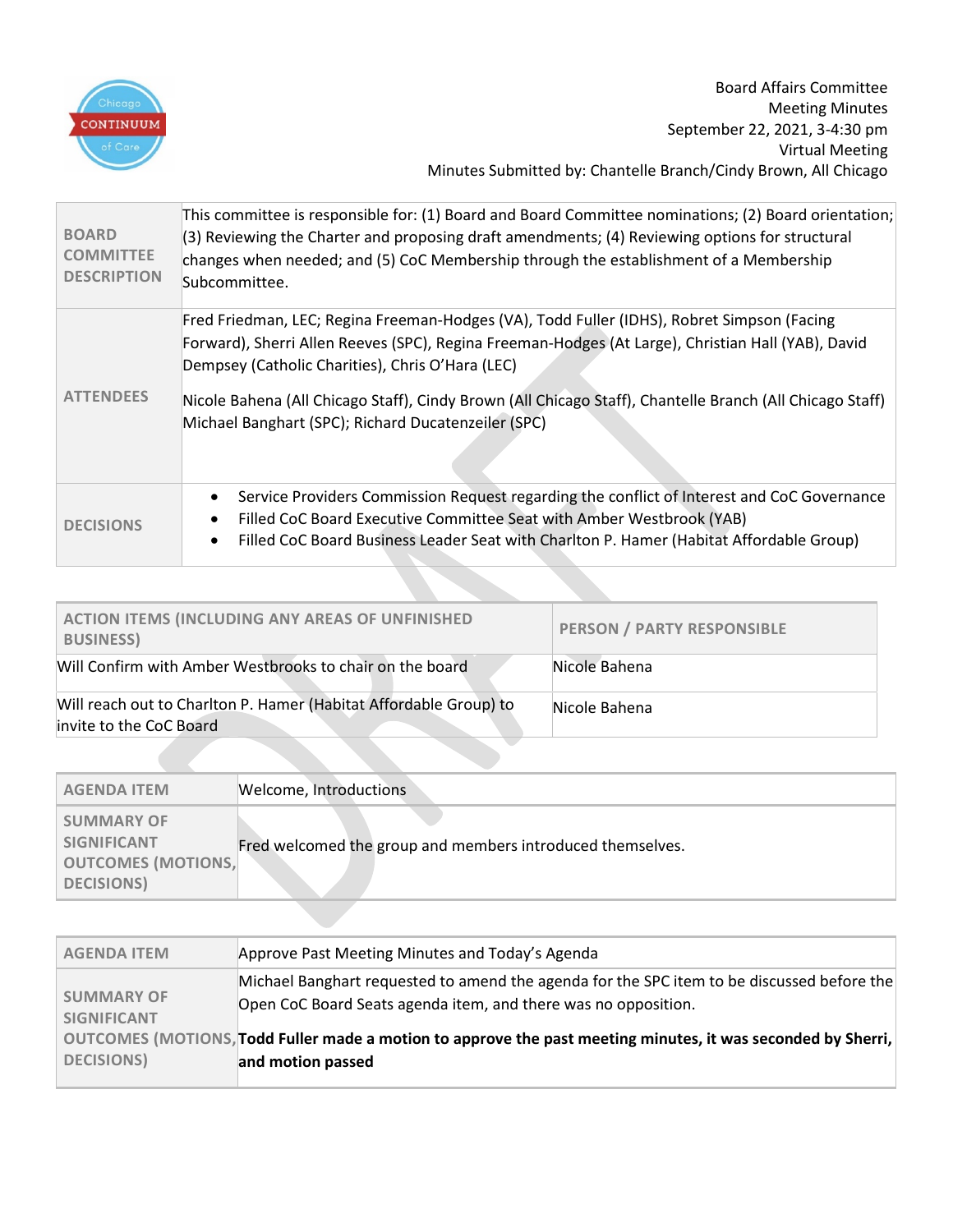| <b>AGENDA ITEM</b>                                                   | Service Providers Commission Request Regarding Conflict of Interest and CoC Governance                                                                                                                                                                                                                                                                                                                                                                                                                                                                                                                                                                                                                            |
|----------------------------------------------------------------------|-------------------------------------------------------------------------------------------------------------------------------------------------------------------------------------------------------------------------------------------------------------------------------------------------------------------------------------------------------------------------------------------------------------------------------------------------------------------------------------------------------------------------------------------------------------------------------------------------------------------------------------------------------------------------------------------------------------------|
|                                                                      | Michael asked the Committee to make the following motion:<br>$\bullet$                                                                                                                                                                                                                                                                                                                                                                                                                                                                                                                                                                                                                                            |
|                                                                      | "The SPC moves to allow elected representatives of the SPC to vote on HUD funding<br>items brought to the CoC Board of Directors when the SPC-EC has directed their<br>representatives to vote based on a 2/3 majority, as that vote is not a conflict of<br>interest."<br>Sherri moved to accept the motion from the SPC to be able to be discussed by the<br>Committee, it was seconded by David, and discussion ensued.                                                                                                                                                                                                                                                                                        |
|                                                                      | It was discussed that the SPC-EC believes that when its representatives, who are<br>$\bullet$<br>elected to represent all homeless service providers, are directed to vote by the SPC-<br>EC on CoC items they are representing the Service Providers as a whole and not any<br>individual organization.                                                                                                                                                                                                                                                                                                                                                                                                          |
|                                                                      | After discussions, Sherri made the following motion and it was seconded by David:<br>$\bullet$<br>"The Board of Affairs Committee requests that the CoC Board allow the SPC<br>$\circ$<br>representatives of the CoC Board be allowed to vote on items related to HUD<br>funding, when the SPC-EC has directed their representatives to vote based on<br>a two-thirds majority.                                                                                                                                                                                                                                                                                                                                   |
|                                                                      | Chris O'Hara and Todd Fuller expressed their concerns and reservations how the<br>$\bullet$<br>motion reads.                                                                                                                                                                                                                                                                                                                                                                                                                                                                                                                                                                                                      |
| <b>SUMMARY OF</b><br><b>SIGNIFICANT</b><br><b>OUTCOMES (MOTIONS,</b> | Chris O'Hara requested to make the following friendly amendment that funding<br>$\bullet$<br>decisions of the agency, you would have a voice in the room and could speak to it.<br>With no opposition from the Committee, Fred expressed his confusion regarding the<br>motion.                                                                                                                                                                                                                                                                                                                                                                                                                                   |
| <b>DECISIONS</b> )                                                   | Fred ended discussion and called for a vote. He called on Chris O'Hara and asked him<br>if he was opposing the motion. Sherri wanted the minutes to reflect that Fred called<br>upon another person of Lived Experience to object the motion.                                                                                                                                                                                                                                                                                                                                                                                                                                                                     |
|                                                                      | Chris O'Hara made a friendly amendment to add "unless there is a fiduciary conflict<br>$\bullet$<br>of interest to your agency", it was accepted by Sherri, but Robret stated the<br>amendment is reversal of the SPC request.                                                                                                                                                                                                                                                                                                                                                                                                                                                                                    |
|                                                                      | There was no opposition to continue discussion for an additional five minutes<br>٠<br>Todd Fuller made the following friendly amendment:                                                                                                                                                                                                                                                                                                                                                                                                                                                                                                                                                                          |
|                                                                      | All SPC Reps must cast an identical vote and that none can abstain from the vote<br>otherwise all four votes will be discounted                                                                                                                                                                                                                                                                                                                                                                                                                                                                                                                                                                                   |
|                                                                      | Nicole requested to work with the SPC representatives and put together a more<br>٠<br>comprehensive way to address the language so there are no issues with HUD and<br>bring to the Executive Committee. She stated that the Board Affairs, Executive<br>Committee and SPC Committee are made up of several SPC members that would<br>benefit if this was passed, she would recommend the Executive Committee do not<br>have this conversation until there is a legal opinion that they are not violating the<br>Conflict of Interest. It was decided due to time constraints, the Committee would<br>vote now.<br>Sherri accepted Todd's friendly amendment. It was noted Nicole will recommend the<br>$\bullet$ |
|                                                                      | Executive Committee get a legal opinion before it goes to the Board.                                                                                                                                                                                                                                                                                                                                                                                                                                                                                                                                                                                                                                              |